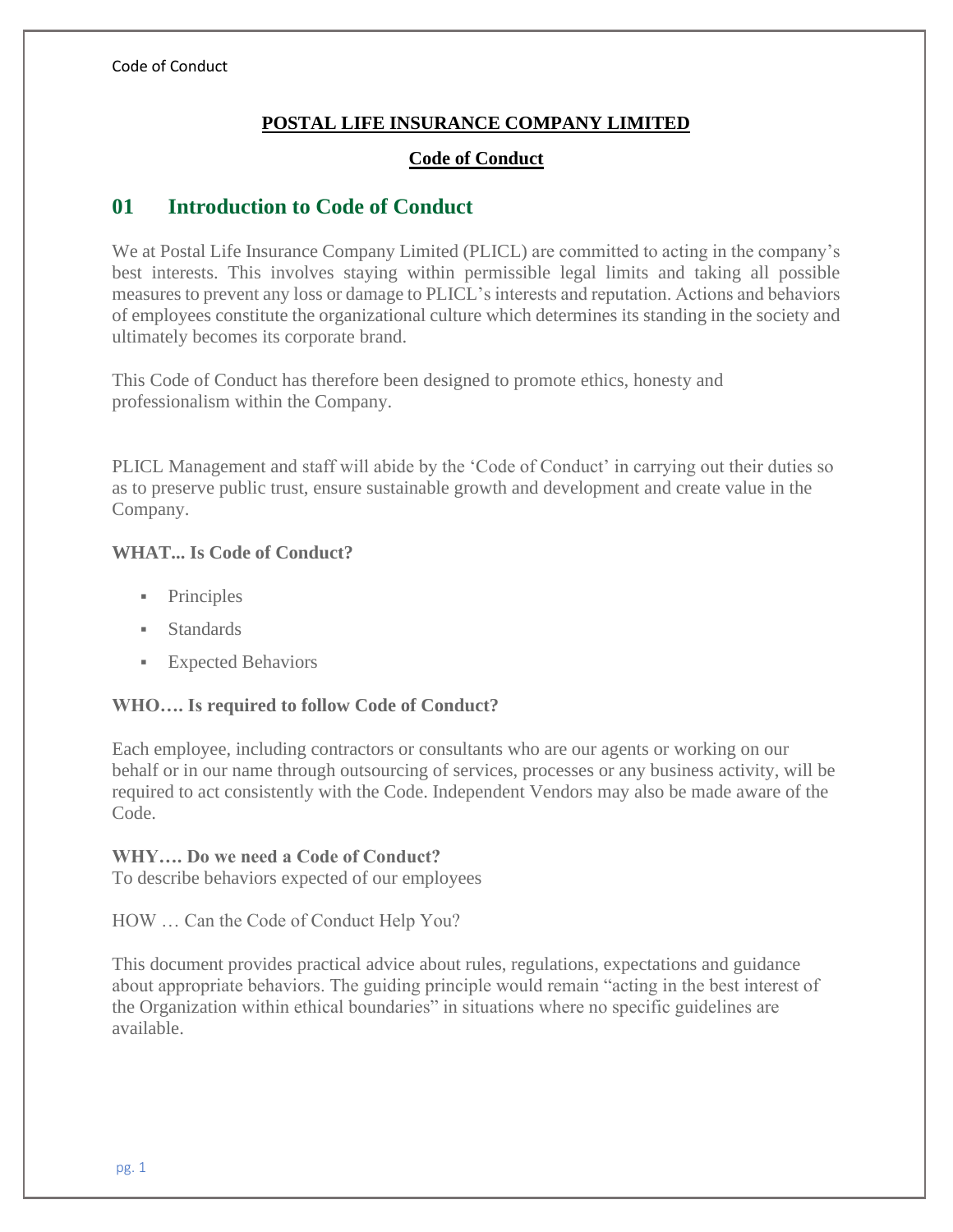# **02 - People and Safety**

Organizations achieve their business goals and targets by effectively utilizing their available assets. Human resource is one such prime asset which needs to be nurtured and kept motivated and engaged to deliver at its best. Therefore, efforts must be made to provide them an honest, open and enabling environment where they feel safe and secure.

#### **01 - Preventing Harassment & Violence**

#### **What it means?**

A behavior that appears disturbing or threatening. For example, using inappropriate language or keeping or posting inappropriate materials in work areas.

## **PLICL's Standard**

- We as an organization are firmly against harassment by means of any action that creates an intimidating, hostile or offensive environment and
- does not tolerate violence of any type in its premises.

#### **Expected Behaviors**

- We neither engage in harassment of any type, nor conduct ourselves in a way that could be construed as such.
- We treat everyone including our team members, customers, business partners and other stakeholders—with dignity & respect as they are entitled to a safe & respectful environment.
- We stay polite and respectful at all times even if we disagree with a team member or other persons at work and do not possess or bring weapons of any type to our workplace. We resolve our differences in a calm manner without resorting to bullying, threatening, intimidating or harming another person or their property through either verbal behavior (written or oral) or non-verbal behavior (such as gestures or expressions).

## **02. Equal Opportunity & Diversity**

#### **What it means?**

▪ Equal opportunity can be defined as giving a fair chance of success and growth to everyone regardless of any personal or professional affiliations. A workplace with equal opportunities for all creates the perfect recipe for an organization to achieve its objectives.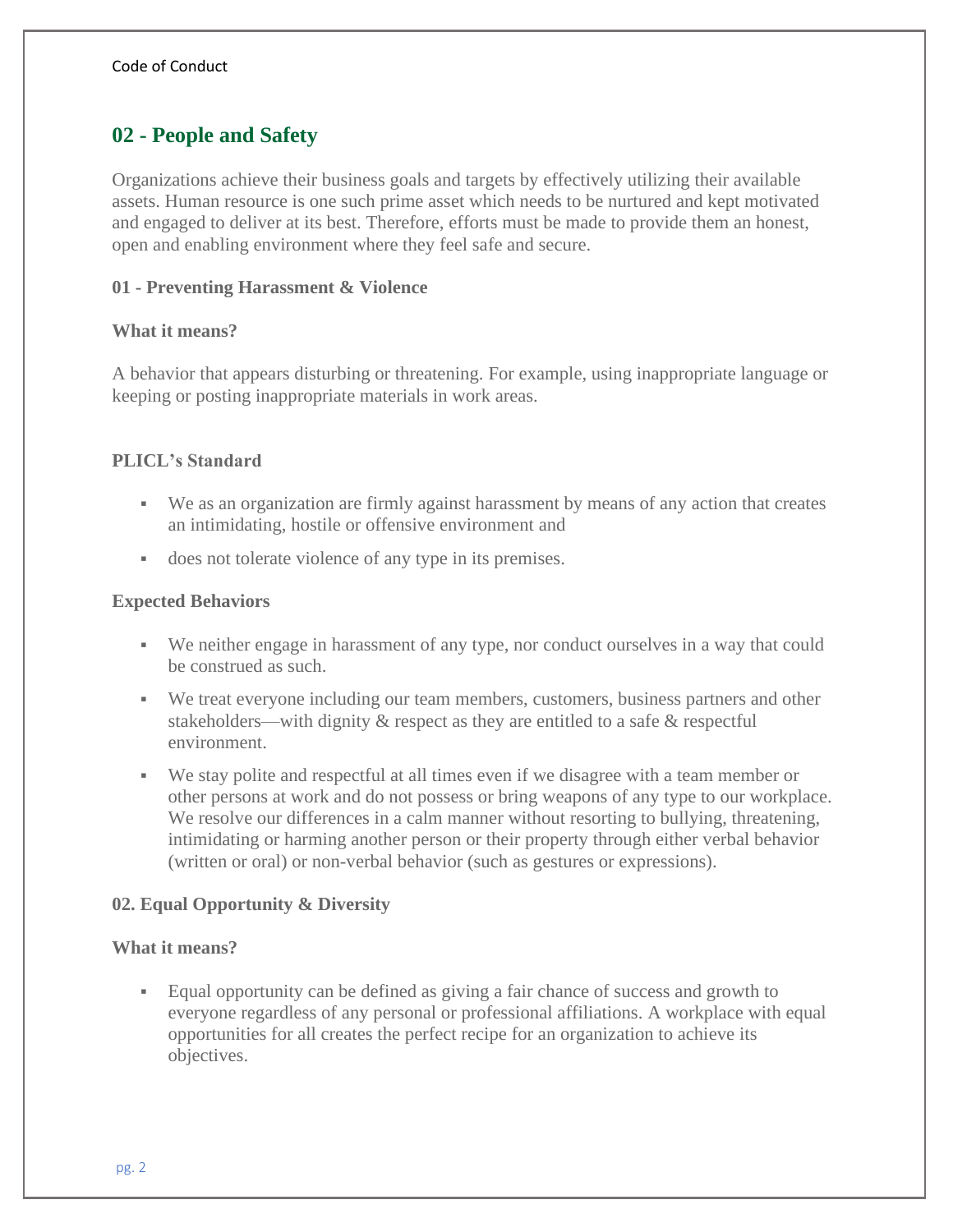$\blacksquare$  Diversity is the difference of opinion / views arising as a result of gender, age, experience, expertise, education, disability and socio-economic status.

# **PLICL's Standard**

PLICL is an equal opportunity employer and treats everyone with dignity & respect and is firmly against discrimination of all forms including disparaging remarks based on gender, age, experience, expertise, education, disability and socio-economic status.

# **Expected Behaviors**

- We provide equal opportunity to all current and prospective employees in induction process, promotions, talent development and rewards without any regard to race, gender, age or physical ability.
- We respect all inherent differences and recognize that having diverse views / experiences in the workplace facilitate in the development of the Organization.

## **Safe and Healthy Working Environment**

# **What it means?**

Everyone at the Company is entitled to a safe, secure and healthy work place having the requisite facilities and measures to handle / deal with emergency situations.

# **PLICL's Standard**

We as an organization are committed to providing a safe, secure and healthy work environment, to observing environmentally sound business practices and to take effective steps to prevent workplace accidents and injuries.

- We love to work in a clean environment and would work hard and co-operate in keeping our work place healthy and free from pollutants. We also dump the wastage in proper designated areas and avoid disrupting the work place by littering.
- We ensure compliance with environmental, health, and safety regulations and report any environmental or health related issues to the management immediately.
- Our workplaces are Non-Smoking Zones and arrangements have been made to protect non-smoking staff from secondary smoke. We do not smoke in corridors, rooms, canteen / cafeteria, toilets or the recreation room and only use the designated areas for smoking.
- We comply with all the security policies and procedures to ensure that no unauthorized access is granted and human lives, premises and assets are protected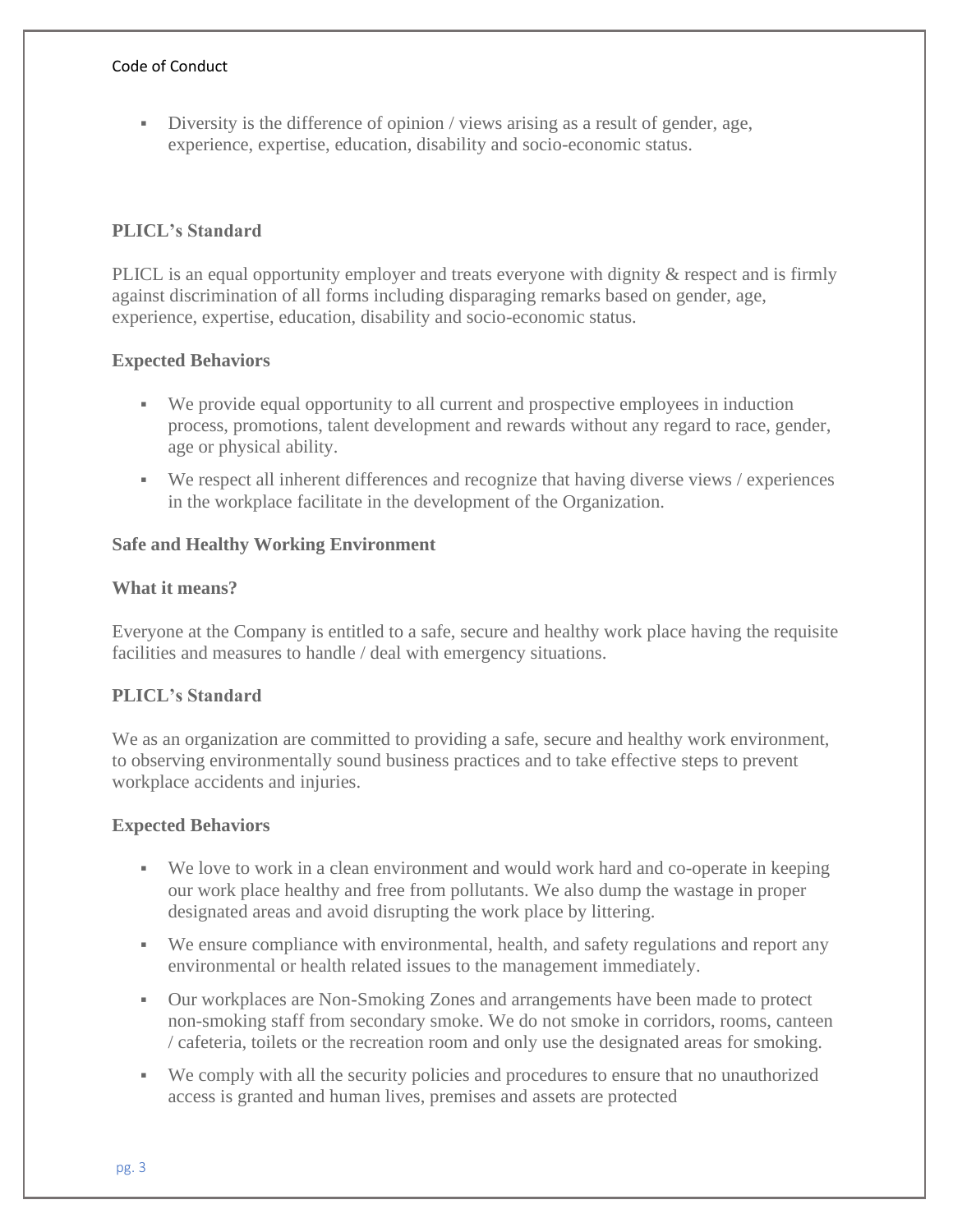#### **Politics Free Workplace**

#### **What it means?**

Engaging in politics or political activities that leads to biasedness, unwanted disturbance and unrest. Political activities do not include CBA activities within the provisions of law.

## **PLICL's Standard**

We as an organization acknowledges and respects the legal right of its employees to support and have political affiliations in their own private capacity. However, PLICL is a strictly apolitical organization and does not engage in political activities, support political parties or have any political affiliations.

#### **Expected Behaviors**

We do not use and authorize usage of Company's resources to support personal ventures and political activities.

We do not become a part of political campaign and do not use influence for any political party. We do not contest in any election of National, provincial or local bodies.

We do not try to get any benefit in the Company by using political intervention.

#### **03 - Safeguarding Information & Assets**

Information is the key and vital ingredient in making informed and appropriate business decisions. In today's competitive corporate world, protection of an organization's assets such as those generating or preserving information has become more important than ever. Organizations invest heavily in safeguarding their assets but no system can work unless the people recognize and respect importance of an organization's assets.

#### **01. Protection of Assets**

#### **What it means?**

Corporate assets can be financial, physical or intangible which include buildings, equipment, funds, information, data, patents and other intellectual property etc.

#### **PLICL's Standard**

PLICL's assets and interests shall be secured and safeguarded in the best interest of Company's business and in a manner that ensures protection of their value.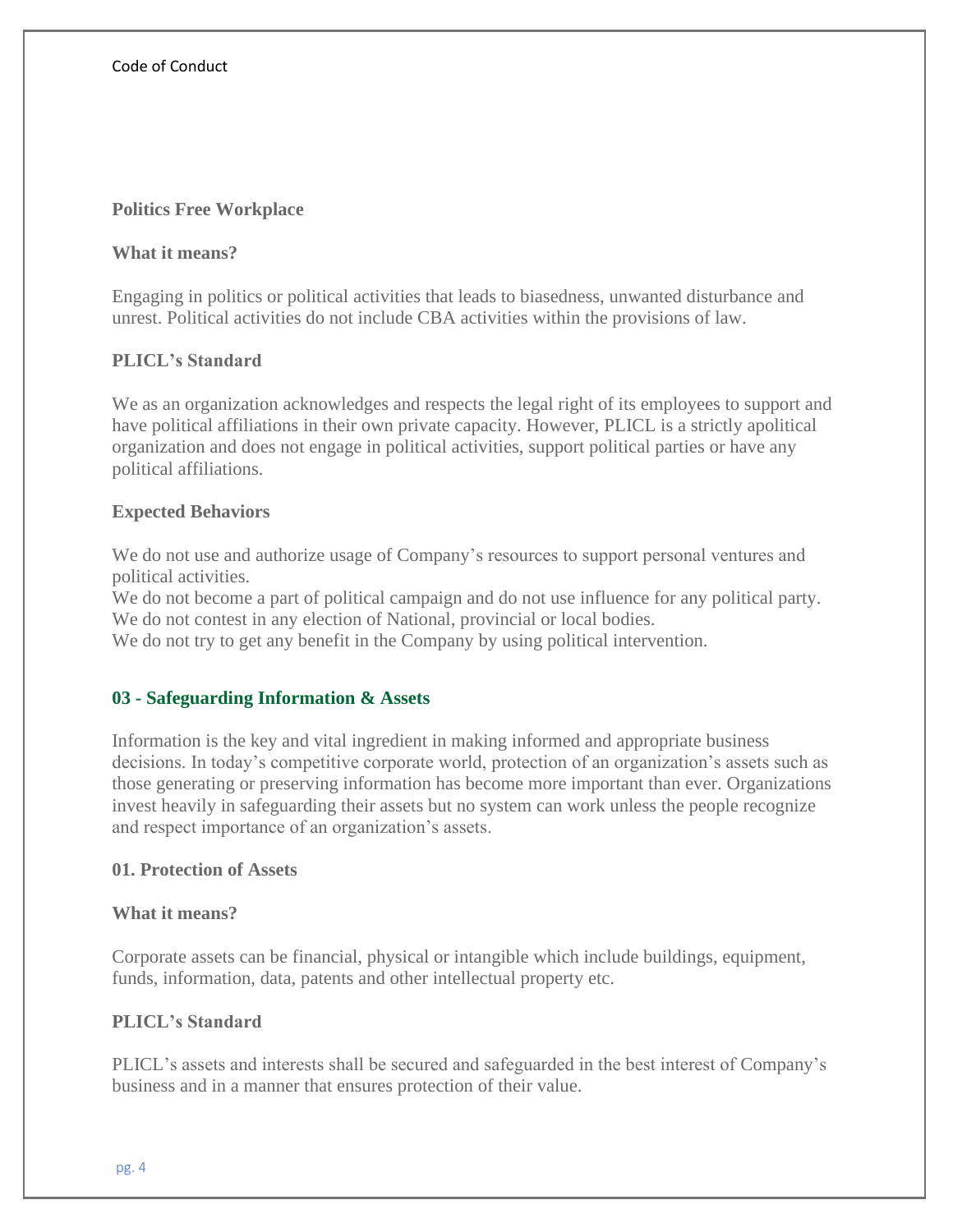## **Expected Behaviors**

- As an Organization we strive to protect assets against waste, loss, damage, misuse, theft, misappropriation or infringement. We also respect physical and intangible assets of others.
- Use Company's assets only for business purposes (except where employment terms allow otherwise) in an appropriate and responsible manner complying Company's policies & guidelines.
- Comply with Company's Information Technology (IT) security & related policies to ensure security of IT assets.
- Do not sublet Company provided accommodation.
- Acknowledge Organization's right to monitor the use of its resources, including its IT resources.
- lay our role in its positive image building
- We take care of PLICL's resources as if these are our own

02. Confidentiality of Information & Record Keeping

## **What it means?**

"Confidential information" is used to describe important or valuable business information belonging to the Company that is not generally available to the public. It includes internal communications, employee records, various reports, business plans, suppliers & vendor information, customers & other stakeholder's information that has been disclosed to the Company under obligations of confidentiality.

"Record" contains information that is evidence of a business activity or required for legal, tax, regulatory and accounting purposes or is important to the Company's business or corporate memory. It may also include contracts, financial information, product specifications, corporate policies & procedures etc.

## **PLICL's Standard**

PLICL will take every appropriate action to preserve confidential information and records.

PLICL complies with the applicable laws and regulations in respect of retention of all records.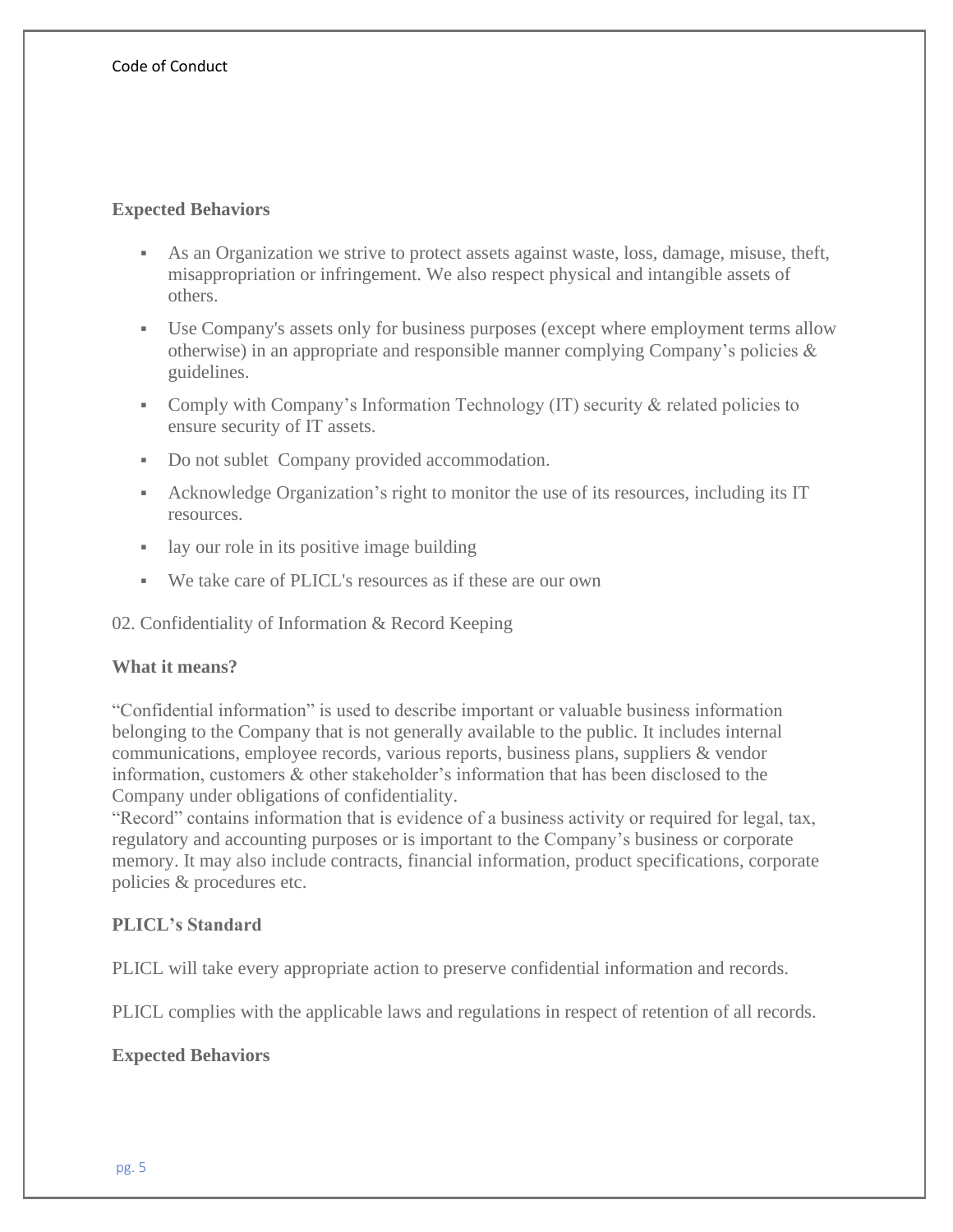- We are responsible and diligently active in protecting Company's confidential information, inclusive of all information related to our customers, business associates  $\&$ other stakeholders.
- We take reasonable physical and electronic precautions to safeguard the information and store it in secure location or on secure devices and limiting access.
- **•** We do not share such information with outsiders including our friends and family  $\&$ ensure that confidential information of the Company & its stakeholders is not left open in an unsecured area.
- We do not share confidential information until and unless we are required by a court of law or Law Enforcement Agencies (LEAs).
- We take appropriate approvals and measures including signing a Non-Disclosure Agreement, whenever there is a business requirement to share Company's information (including giving access to Company's systems) with third parties.
- We dispose of confidential information and records securely—shred hard copy documents and use secure and effective methods for deleting electronic information.
- Even if we leave the company, we are still legally and contractually obligated to maintain the confidentiality of Company's information.
- We understand that improper record management can lead to significant business risks that may have negative financial, competitive, reputation, compliance and regulatory consequences and can breach legal, accounting, tax and regulatory requirements.
- We maintain Company's confidentiality under all circumstances except where the disclosure is required as per law.

# **03. Intellectual Property**

## **What it means?**

Intellectual property includes trademarks, logos, copyright works, inventions, patents, trade secrets and information. These assets are integral to success of organizations and brand values are built around them. Unauthorized use of Company's intellectual property can lead to reputational as well as financial loss / damages. Furthermore, inappropriate use of intellectual property of other organizations may expose Company to lawsuits, fines and penalties and can have a damaging effect on our reputation.

# **PLICL's Standard**

PLICL's intellectual property will be protected from unauthorized use, sharing and access by placing adequate safeguards. Similarly, PLICL respects the intellectual property rights of others.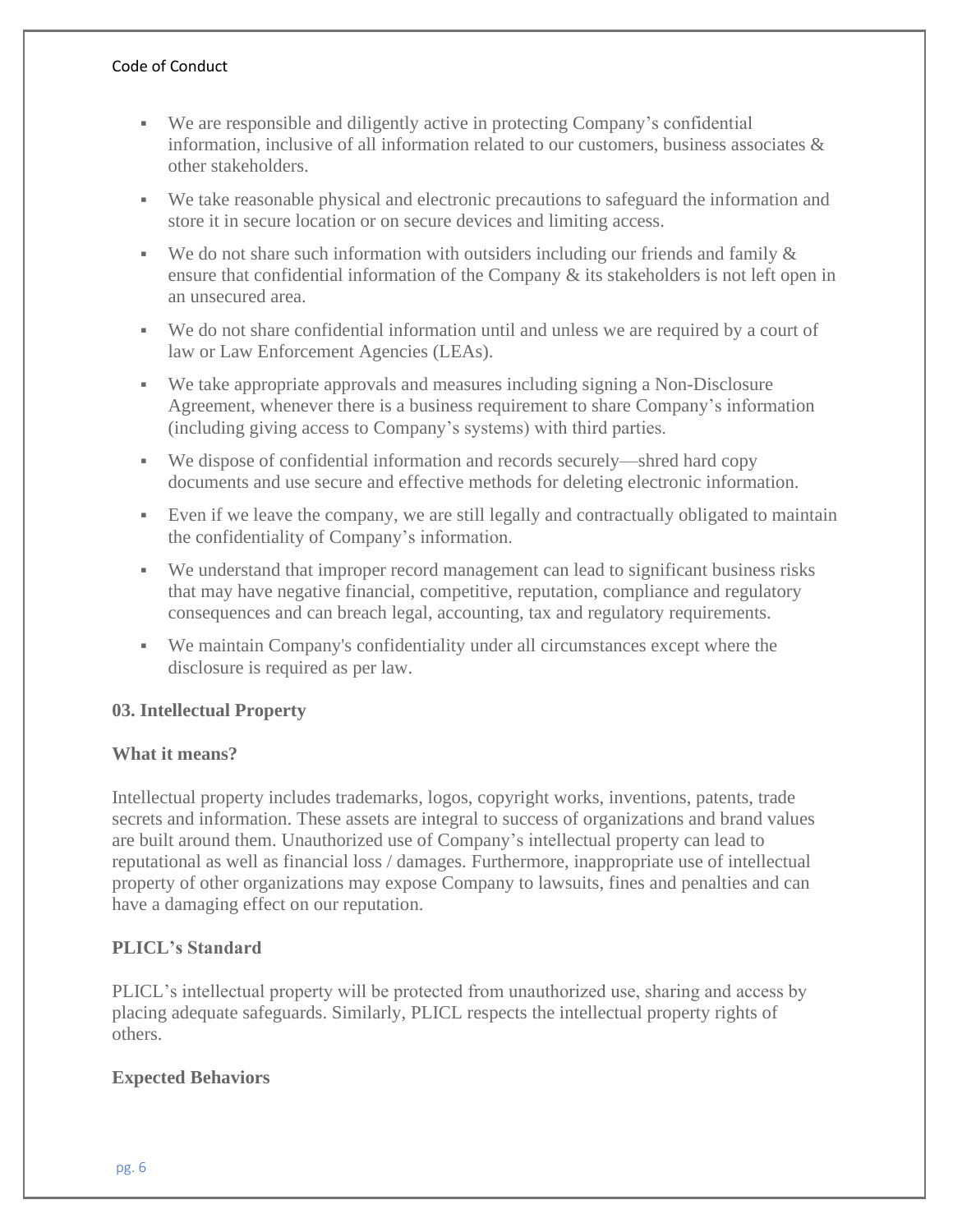- We protect and ensure authorized use of Company's intellectual property internally as well as at the time of lending these to external parties.
- We ensure that the intellectual property is used in the best interest of our business and product line.
- We understand the implications of using the intellectual property of others. We comply with all usage policies and obligations in relation to product utilization as well as trade secrets disclosed by other organizations.
- We obtain input from our legal team before accepting / entering into agreements with any other business that involves accepting / using proprietary information or letting others have access of our proprietary information.

# **04 - Communication & Reporting**

Information no matter how carefully prepared and accurate will not add value unless it is communicated in a proper manner and through proper channel

## **01. Business Communication**

## **What it means?**

This includes every kind of correspondence including mail, electronic documents, instant messages, websites, social media tools, postings on Workplace, paper documents, facsimile, voice and voice mail recordings.

## **PLICL's Standard**

PLICL stands committed and firmly practices providing clear, consistent and accurate information in its business communications.

# **Expected Behaviors**

- We do not mislead;
- We do not write speculative opinions;
- We do not exaggerate;
- We do not engage in 'casual conversation' on sensitive or confidential matters; and
- We do not joke about serious matters.

# **02. Public Disclosure**

## **What it means?**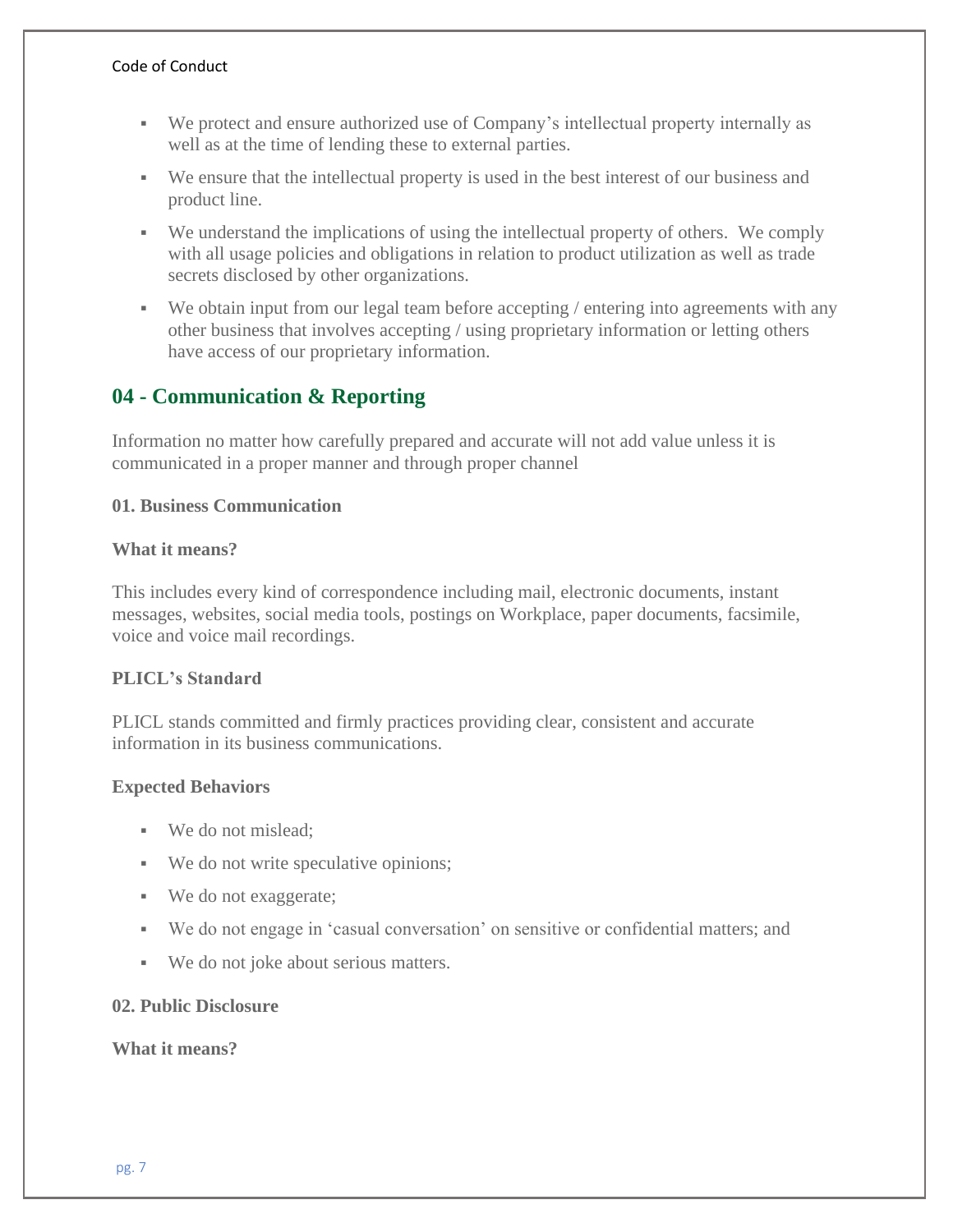Any written or oral communication made publicly on behalf of Company in any medium (electronic, print, social) is a public disclosure. Information disclosed must be based on explicit authorization by Company.

#### **PLICL's Standard**

PLICL has strong focus towards ethical practices and believes in providing correct, honest, consistent and timely information to its stakeholders.

#### **Expected Behaviors**

- o We do not make public disclosures about Company's business activities if we are not authorized.
- o We protect confidential information. If we are authorized to disclose information, we ensure that it is true, accurate, consistent and not misleading.
- o We follow Company disclosure policies before making public disclosures.
- o We do not engage in communication in any media (social, electronic, print etc.) that is damaging to the public image of Company or contrary to the ideology of Pakistan or propagate / incite sectarian creed.
- o We do not engage with the media without clearance from Company's corporate communication Team.
- o We do not engage with investment community without clearance from CFO.
- o We ensure that Company's financial records fairly reflect transactions we are responsible for and Company's financial position

# **05 - Conflict of Interest**

"A conflict of interest is a situation or a combination thereof when a Company representative has a personal or outside interest that conflicts with Company's best interests. This personal interest could be direct or indirect i.e. direct holding of a financial (investment) interest or indirect holding through immediate family ".

When faced with a potential conflict, you should ask yourself:

- o Would this activity create a direct or indirect incentive (financial or otherwise) for me or for my close family and personal relationships?
- o Would others perceive this situation to apparently create an incentive for me or for my close family and personal relationships?
- o Would this situation create an incentive for an associated business at the expense of my Company?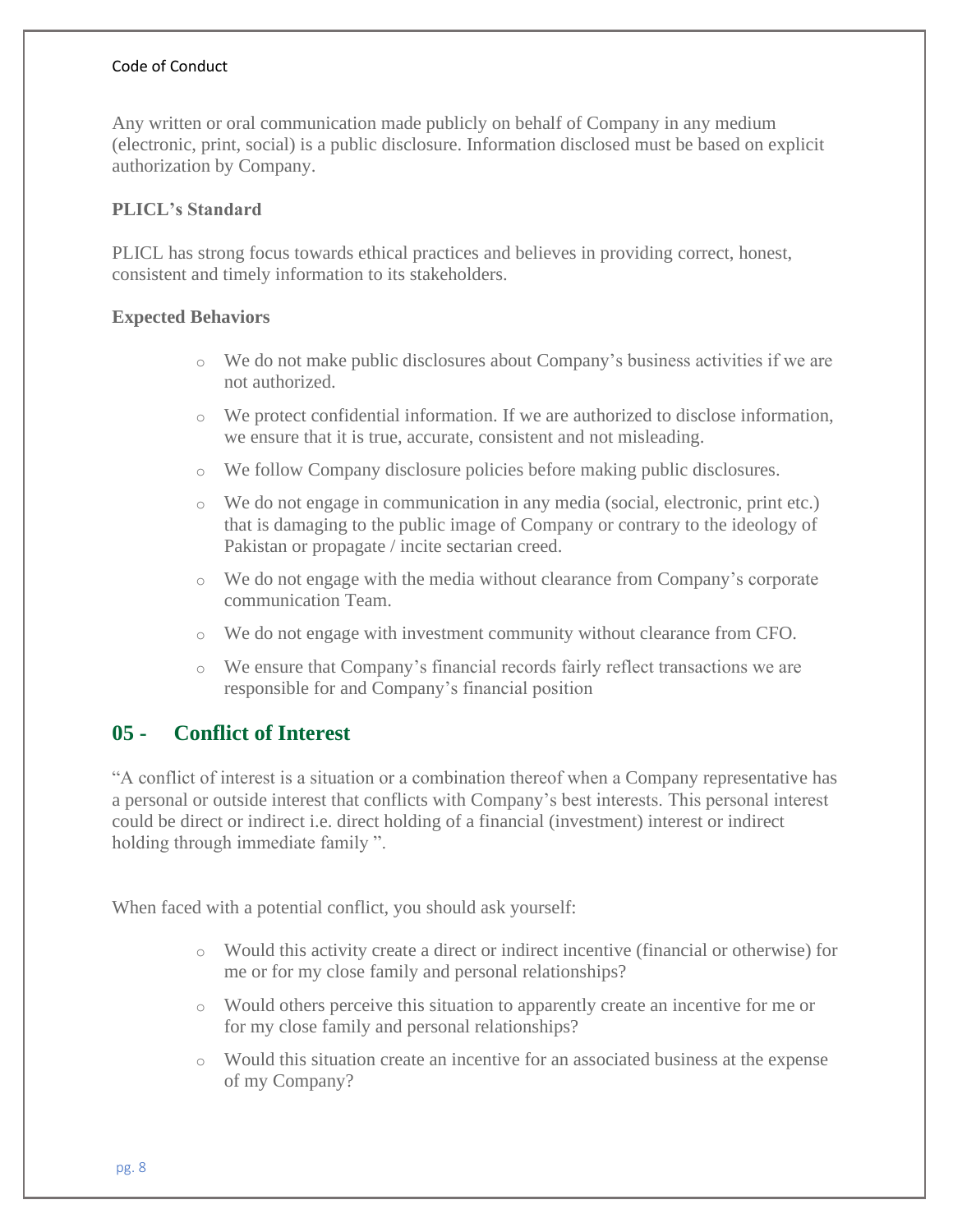- o Would this situation create a constructive or legal obligation on my part to give favor to entities or organizations dealing with or against my Organization?
- o If the answer to any of above is "yes," the relationship or situation is likely to create a conflict of interest, so you should avoid it. Some common areas (not an exhaustive list) where conflicts of interest often arise are given below along with guidelines.

#### **01. Financial Personal Interest**

#### **What it means?**

- o This means having a direct or indirect financial interest in an entity, business and organization having dealings with the Company which could potentially have an impact on Company's best interests.
- o This also includes accepting an external opportunity or starting own business.

## **PLICL's Standard**

- o PLICL personnel will not hold (directly or indirectly) any financial interest (significant or otherwise) in an organization having business with PLICL unless appropriately disclosed and the person so involved does not take any business decision on behalf of PLICL.
- o PLICL staff will not hold external appointments / positions or duties which may impact their ability to work in the best interest of PLICL. However, the staff may engage themselves in charitable, educational or professional activities or affiliate with such bodies after proper approval. PLICL does not bar its personnel from taking part in sports activities or membership of recreational clubs.

- o We avoid direct investments or any business interest (financial interest) that could affect, or appear to affect, our decision making on behalf of the Company.
- o We do not accept External appointments which may affect our ability to work in the best interest of the Company.
- o We do not engage in financial transactions (purchase/sales of immovable property, lending or borrowing money, letting etc.) with whom we have authority or influence in respect of Company's official dealings. This does not apply to arms-length lending & borrowing from financial institutions / DFI's whose primary business is lending & borrowing provided if some personnel deal with such banks / DFIs then (s)he must make appropriate disclosure with EVP HRO.
- o We make all such disclosures of lending and borrowing with HR upon appointments / transfers.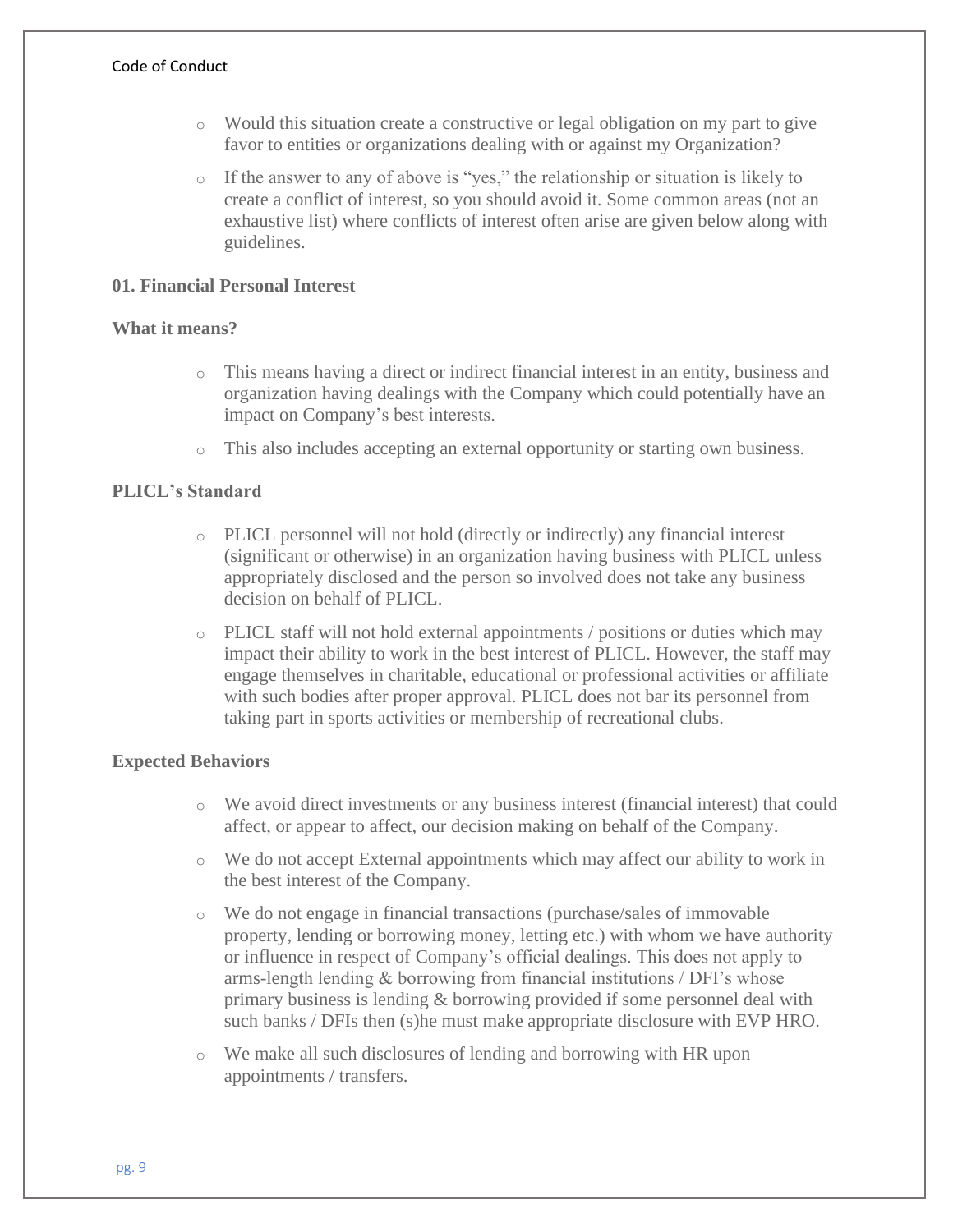02. Relationship within / Outside the Organization

## **What it means?**

This means being involved in a relationship at the Company with a co-worker, friend or a relative (or outside the Company) that may have an impact on the employee working in the best interests of the Company.

Relationships such as marriage between co-workers depending on work roles & positions create conflict of interest.

## **PLICL's Standard**

- o PLICL does not allow direct supervision of a family member.
- o PLICL's system of internal control, hiring practices, award of work (PO issuance) etc. involve fair and equal opportunity to all applicants and is not subordinated to personal likes / dislikes.

#### **Expected Behaviors**

- o We do not participate in potential/existing Company's business relationship involving our family or personal relations.
- o We do not award work to a potential vendor based on our personal likes / dislikes.
- o We do not indulge in unfair business dealings that may have a bias towards anyone.
- $\circ$  We do not take hiring / on boarding decisions based on our personal commitments or affiliation.

#### 03. Gifts, Entertainment and Other Business Courtesies

## **What it means?**

Company awards business to vendors delivering goods (core or non-core) to or performing certain services for the Company on basis of considerations such as quality, pricing, technical abilities and ability to deliver in a timely manner. In the general course of business, vendors send gifts to the staff / personnel having direct dealing with these persons. The gifts may appear to be a gesture of goodwill and appreciation and may even be customary business practice, but the staff and employees should take note of the fact that such gifts may also be given with the intent to influence a current or future business decision and accepting such gifts can therefore create conflicts of interest.

## **PLICL's Standard**

o PLICL believes in providing equal opportunities to all and thus we do not accept or offer lavish, extravagant gifts including cash or its equivalents.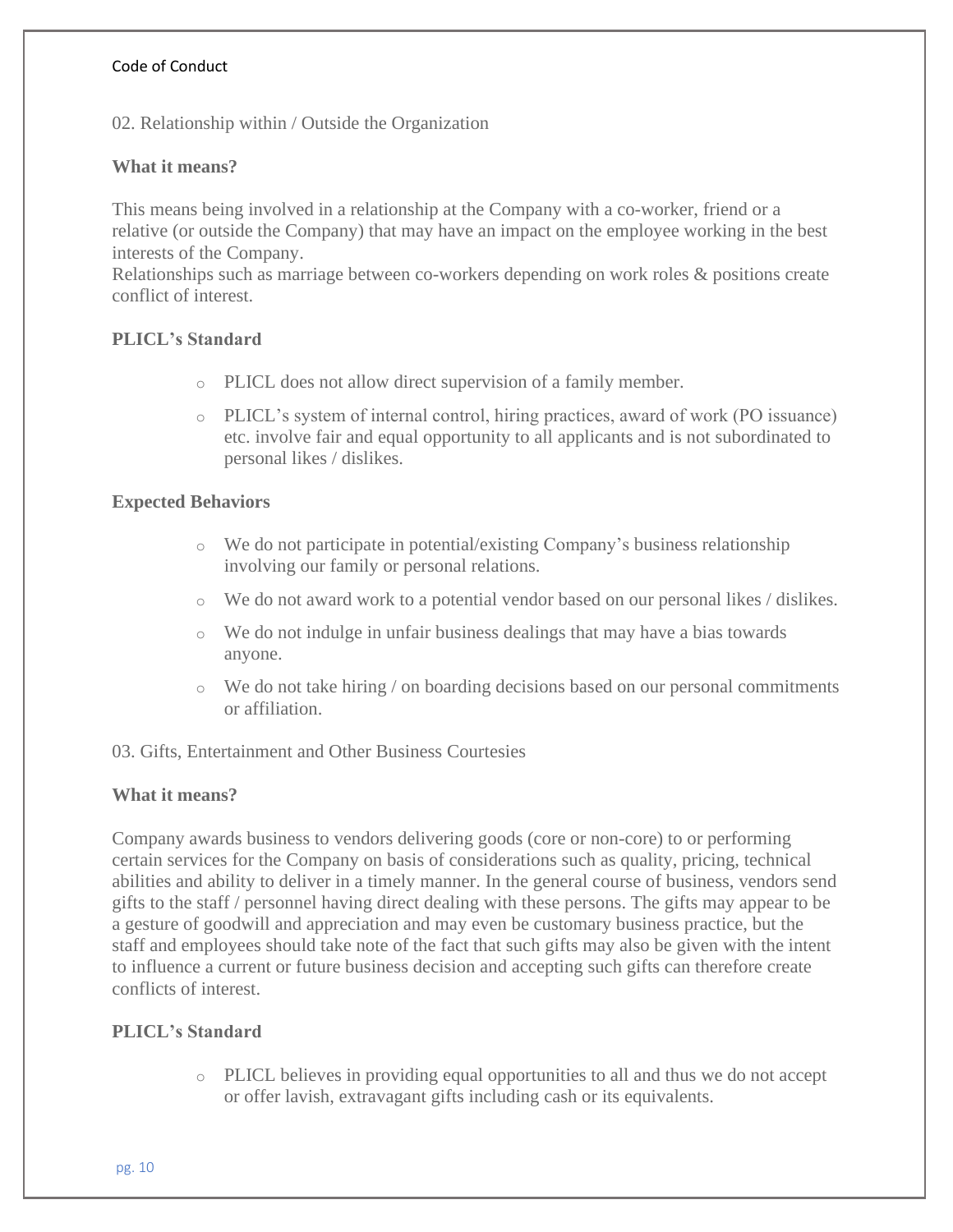- o Gifts of symbolic value, such as trophies, logos, pens, diaries and shields that are inscribed in recognition of a business relationship, may be accepted.
- o Gifts/discounts offered to a large group of employees or their families as part of agreement between PLICL & a customer or supplier may be accepted and used as intended by the customer or supplier.

# **Expected Behaviors**

- We do not accept/ask for meals, sponsorship or entertainment in exchange for an act or promise something.
- If invited by a vendor to an event involving out-of-town / country travel or overnight stay etc., other than the training covered under purchase contracts, we politely refuse the same. If such travel/ sponsorship / trainings have adequate business rationale, then we take special approval of CHRO for such travels.
- In case an employee or staff receives a gift from partner / vendor without information the same may be disclosed to HR department.

# **06. Fighting Corrupt Practices**

PLICL stands committed to promoting a culture of honesty, integrity, fair and impartial dealings with all its concerned stakeholders. We, as an organization, have zero tolerance against all forms of corrupt practices and expect the same from all our personnel.

## **01. Corrupt Conduct**

## **What it means?**

Corrupt Conduct is defined as when a person or group carries out his / their duties dishonestly or unfairly, breaches customer trust, misuses Company's information or resources, or become involved in unwanted activities such as:

- Influencing or attempt to influence a decision by offering bribes
- Committing fraud by employing deception to gain / obtain some benefit (monetary or otherwise) at the expense of Company's assets / properties / resources or personnel
- **•** Living beyond known means.
- ▪

# **PLICL's Standard**

PLICL has a zero-tolerance policy towards corrupt conduct and believes in ethical and fair dealings.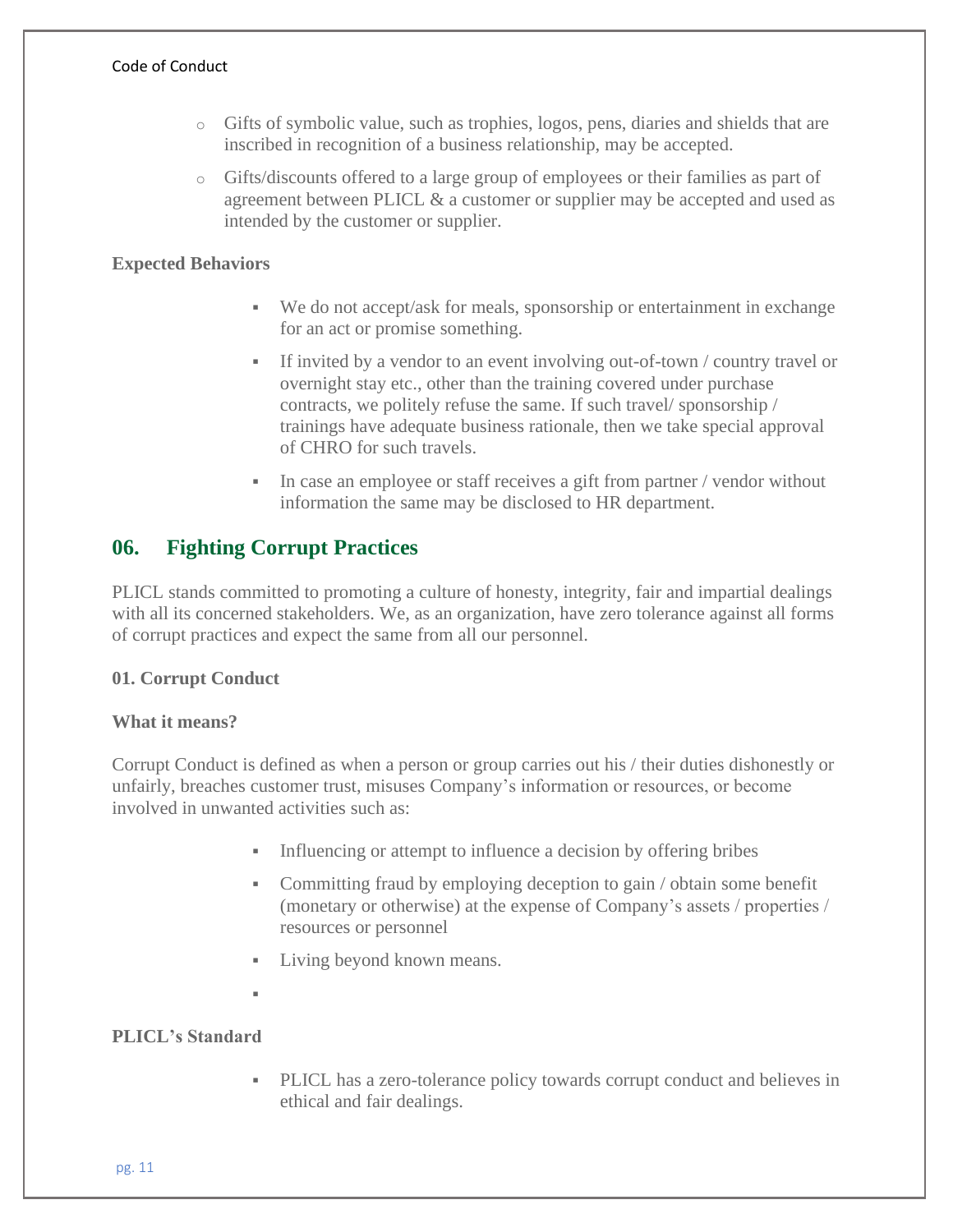▪ PLICL stands firmly opposed to all forms of corruption and deceptive practices.

#### **Expected Behaviors**

- We do not give or accept bribes. Nor do we take part in, or facilitate, any forms of corruption.
- We ensure that our actions and day-to-day business activities do not risk creating the perception of bribery or corruption.
- We also ensure that the transactions and activities we take part in are not, and cannot be perceived as, an improper inducement for business.
- We disclose our personal wealth and their source as and when required by the Company.
- We make appropriate disclosure with HR of such situations where we are convicted for a crime in any court of law.
- We do not influence or try to influence the Company, through any external or internal means, to get any favor for ourselves or family members.
- We act in an ethical way since it is the foundation of our business
- $\bullet$  We demonstrate honesty, behave in a positive  $\&$  consistent manner and keep commitments & promises
- We seek guidance from the moral compass that ensures fairness and respect for all individuals

## **02. Money Laundering**

## **What it means?**

Money laundering is the acquisition, conversion, possession, use / transfer of property, by concealment or disguise of nature / origin and participation in these acts, while having knowledge or reason to believe that such property is acquired through illicit means & includes holding it or possession on behalf of others.

## **PLICL's Standard**

PLICL believes in generating income and business through legal and fair means, we are against violating laws and regulations of Pakistan and strongly oppose all forms of money laundering.

## **Expected Behaviors**

▪ We are against deriving income from illegal means and strongly oppose all types of money laundering.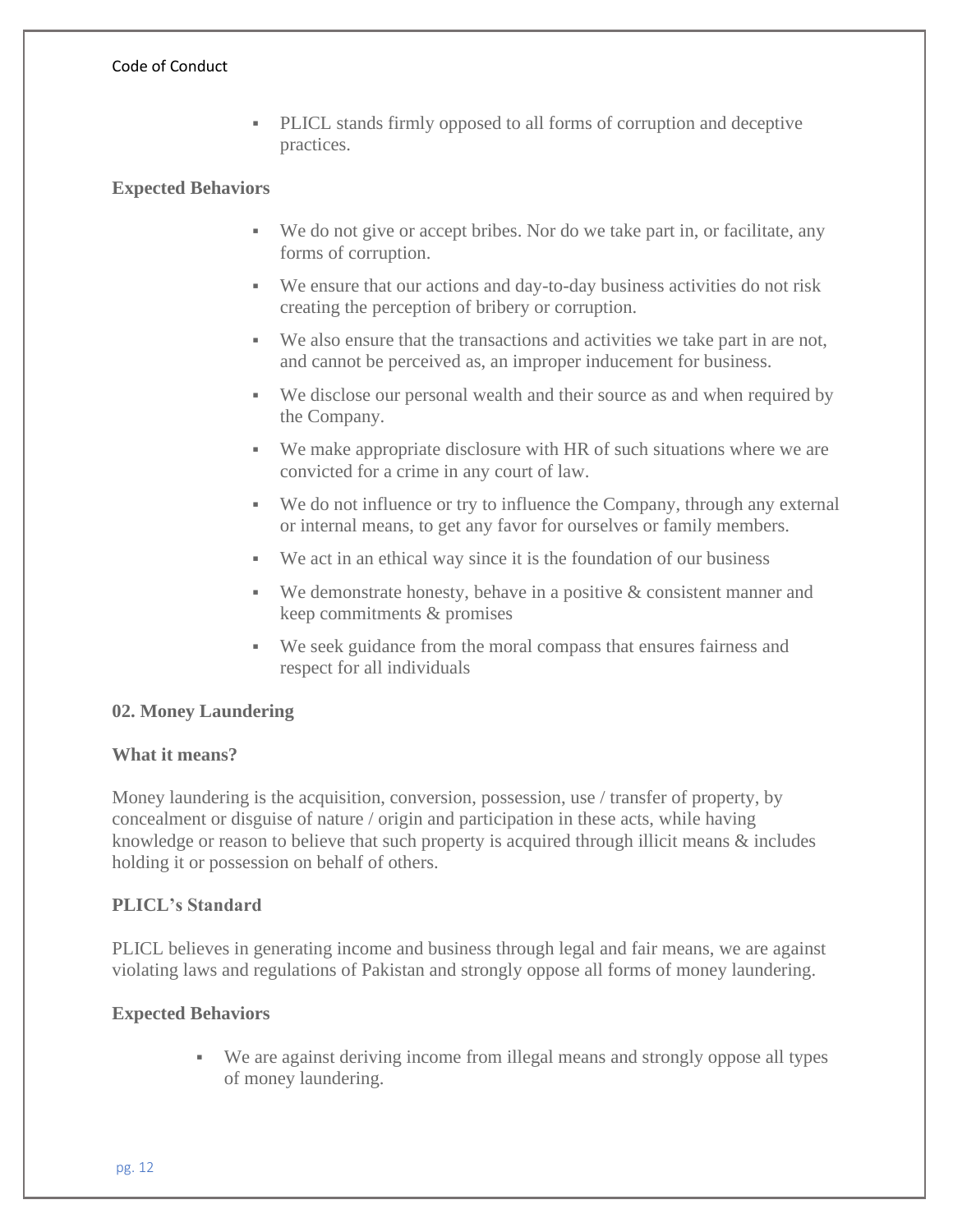- We interact and deal only with those organizations who have ethical mindset and are involved in legitimate activities.
- We take all appropriate steps to prevent and detect any illegal form of payments.

# **PLICL Whistle Blowing Policy:**

PLICL is committed to the highest possible standards of openness, probity and accountability. In line with that commitment PLICL expects employees and others that it deals with, who have serious concerns about any aspect of PLICL's work to come forward and voice those concerns.

Specific examples of circumstances where a Whistle Blower can raise concerns could include but shall not be limited to:

- Over-invoicing, demanding, seeking or acceptance of kick-backs, payment for goods or services not supplied or rendered and any act of fraud, bribery and corruption.
- Forgery of company documents and financial instruments like cheques and securities.
- Theft or misappropriation of company's funds and property.
- Conflicts of interest and abuse of office.
- Disclosure of business secrets and other confidential company information obtained during the course of employment.
- **Exercise 1** Financial or Non-financial maladministration or malpractice or fraud that has been/is likely to be committed.
- Usage of confidential information to obtain a personal reward or advantage.
- Compromising the interests of PLICL in dealings with vendors or contractors, consultants or suppliers.
- **■** Misuse of PLICL property.
- Misuse of authority.
- **■** Unethical behaviour.
- Misuse of systems or sharing of passwords.
- **EXECUTE:** Discrimination towards any staff member, customers or any stakeholders on the grounds of sex, race or nationality.
- Engaging in illegal or unlawful acts; and
- Compromising PLICL's Safety Health & Environment (SHE) standards.

PLICL will make every effort to keep confidential the identity of the individual raising a concern if so desired by the individual. In which case, the identity of the individual raising the concern or making the report will not be revealed without his/her prior permission unless PLICL is required to reveal the identity of the individual by law.

An investigation of unspecified wrongdoing or broad allegations may not be undertaken without verifiable evidentiary support.